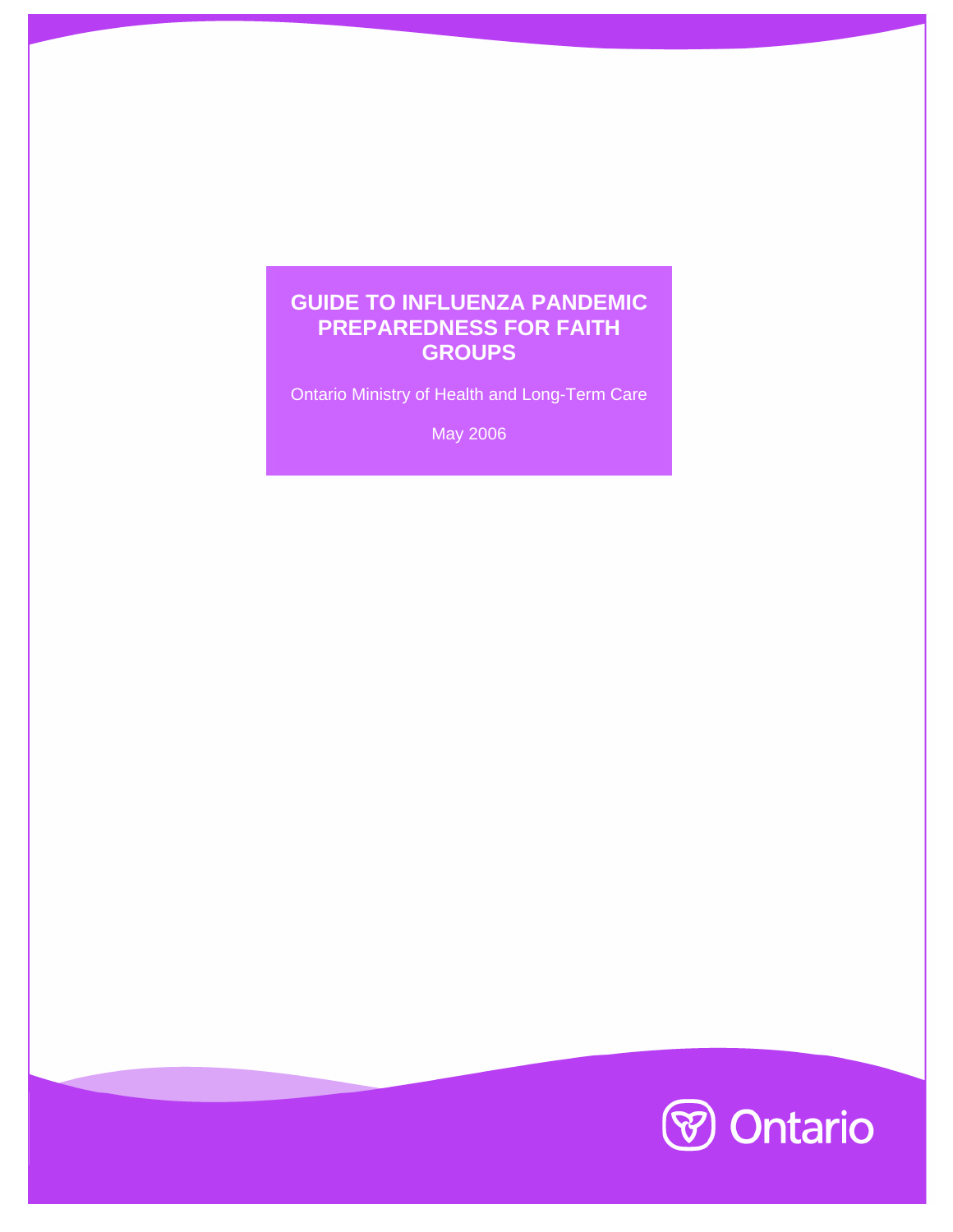### **Table of Contents**

| 1.1 |  |
|-----|--|
| 1.2 |  |
| 1.3 |  |
| 1.4 |  |
|     |  |
| 2.0 |  |
|     |  |
|     |  |
| 3.0 |  |
|     |  |
|     |  |
| 4.0 |  |
|     |  |
|     |  |
| 5.0 |  |
|     |  |
|     |  |
|     |  |
|     |  |

This Guide was developed in consultation with the Ontario Multifaith Council on Spiritual and Religious Care.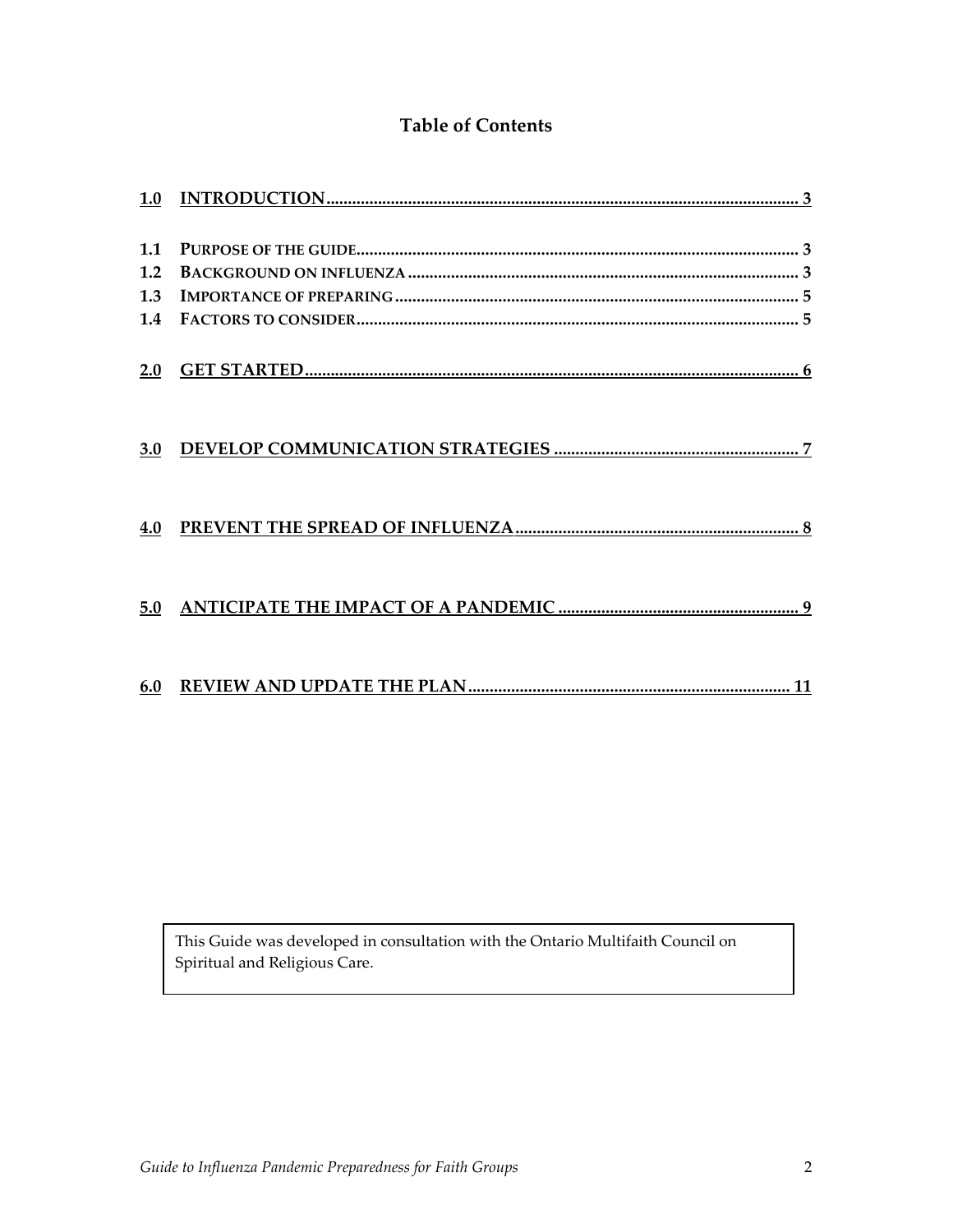# <span id="page-2-0"></span>1.0 Introduction

### **1.1 Purpose of the guide**

The *Guide to Influenza Pandemic Preparedness for Faith Groups* is intended to support the influenza pandemic preparedness efforts of faith groups and faith‐based service providers. The objectives of the guide are as follows:

- To encourage faith groups and faith‐ based services providers to prepare for an influenza pandemic;
- To promote collaboration among faith groups and faith‐based service providers with public health officials, local municipal emergency management coordinators, and other community‐ based organizations;
- To encourage faith groups and faithbased service providers to analyze their faith practices and rituals to ensure they adhere to the principles of infection control during an influenza pandemic; and,
- To encourage faith groups and faithbased service providers to analyze the critical services they deliver and develop alternate means of service delivery during a pandemic.

Although this guide is a good starting point, faith groups and faith‐based service providers will need to do additional work to prepare their religious community for an influenza pandemic. Faith organizations have many practices and services that are specific to the faith community they serve; therefore, time and energy must be spent analyzing each practice and service with respect to the impact of an influenza pandemic. Faith groups and faith‐based service providers are encouraged to undertake preparedness work with advice and guidance from local public health

officials and municipal emergency management coordinators.

### **1.2 Background on influenza**

#### *What is influenza?*

Influenza, more commonly known as the flu, is a highly contagious respiratory illness caused by a virus.

#### *What is a pandemic?*

A pandemic is distinguished by its scope. It becomes a worldwide epidemic, or *pandemic*, when a disease spreads easily and rapidly through many countries and regions of the world and affects a large percentage of the population where it spreads.

#### *What is avian influenza?*

Avian influenza refers to a large group of different influenza viruses that primarily affect birds. The vast majority of avian influenza viruses do not infect humans. However, some of these viruses can infect humans and potentially cause significant illness.

#### *How does an influenza pandemic start?*

The viruses that cause influenza are constantly changing. A pandemic starts when a new strain of influenza virus emerges that is different from common strains of influenza. Because people have no immunity to the new virus, it can spread quickly and infect hundreds of thousands of people. Pandemic influenza strains often develop when an animal or bird virus mixes with a human virus to form a new virus.

#### *What is the contagious period?*

Influenza can be contagious for 24 to 48 hours before any symptoms arise and for five days after the onset of symptoms. This means you could spread the virus without knowing you are infected.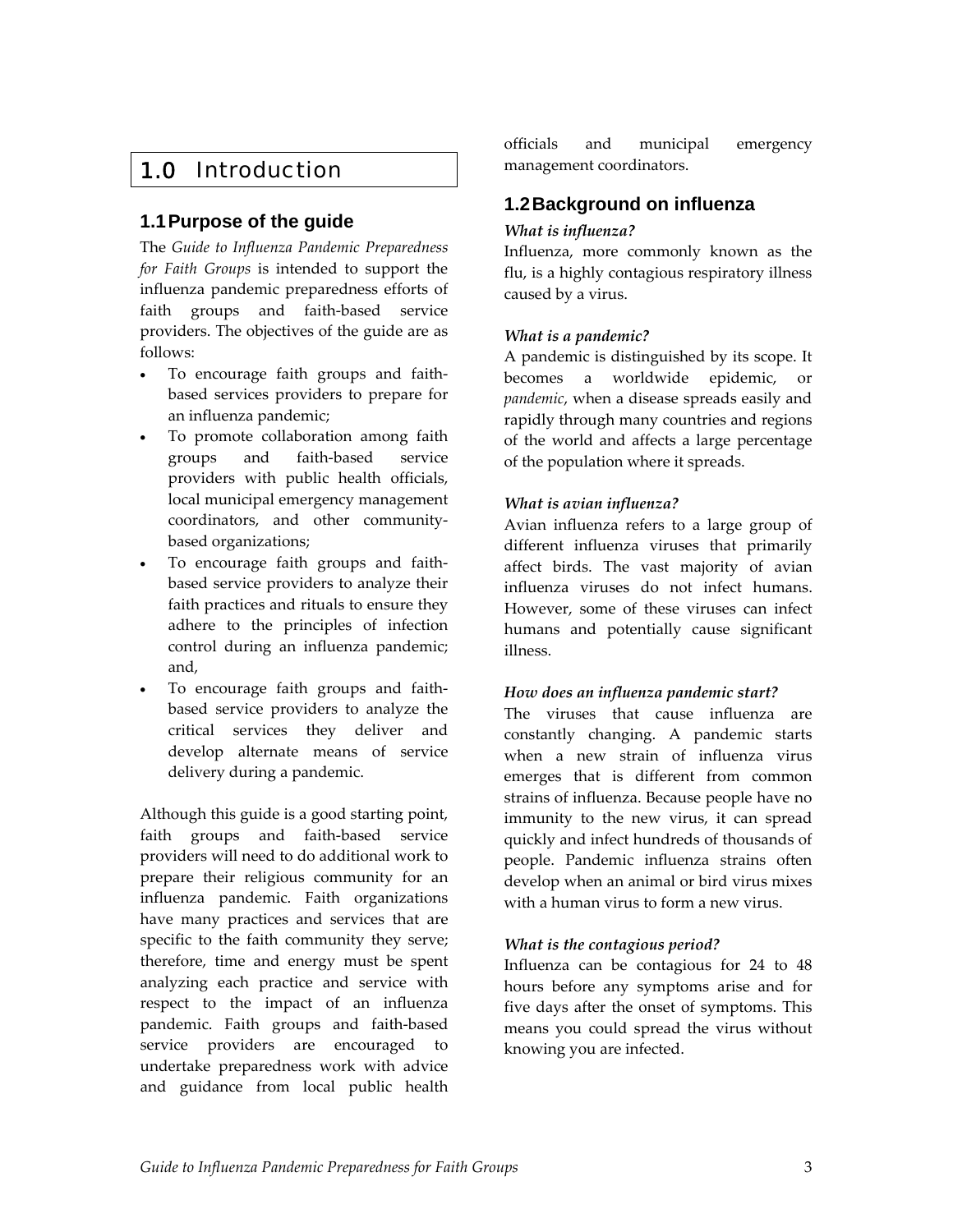#### *What is the difference between ordinary influenza and pandemic influenza?*

A pandemic influenza can appear very similar to seasonal influenza. Because people have little or no immunity to a pandemic influenza virus, the spread of the disease can occur more quickly than with an ordinary influenza.

The symptoms are the same: fever, headache, aches and pains, tiredness, stuffy nose, sneezing, sore throat and cough. However, they can be much more severe with a pandemic influenza and affect people who do not normally suffer as much from seasonal influenza – such as younger, healthy adults. For example, in the 1918 and

| Table 1. Ordinary vs. Pandemic Influenza |  |
|------------------------------------------|--|
|------------------------------------------|--|

1919 pandemic, the death rate was highest among healthy adults.

Both ordinary influenza and pandemic influenza are spread in the same way. The influenza virus is spread when someone with influenza coughs or sneezes, and droplets containing the virus come in contact with another person's nose, mouth or eyes. It can also be spread when people with influenza cough or sneeze into their hands and contaminate things they touch, such as a door handle. Other people can become infected if they touch the same object and then touch their face. Table 1 summarizes the differences between ordinary versus pandemic influenza.

| <b>ORDINARY INFLUENZA</b>                                                                                                                                        | PANDEMIC INFLUENZA                                                                                                                                                                                    |
|------------------------------------------------------------------------------------------------------------------------------------------------------------------|-------------------------------------------------------------------------------------------------------------------------------------------------------------------------------------------------------|
| Ordinary influenza happens every year.                                                                                                                           | Pandemic influenza happens only two or three<br>times a century.                                                                                                                                      |
| Ordinary influenza is usually around from<br>November to April – and then stops.                                                                                 | Pandemic influenza usually comes in two or three<br>waves several months apart. Each wave lasts<br>about two to three months.                                                                         |
| About 10% of Ontarians get ordinary<br>influenza each year.                                                                                                      | About 35% of Ontarians may get pandemic<br>influenza over the course of an outbreak.                                                                                                                  |
| Most people who get ordinary influenza<br>will get sick, but they usually recover<br>within a couple of weeks.                                                   | About half of the people who get pandemic<br>influenza will become ill. Most will recover, but it<br>may take a long time. And some people will die.                                                  |
| Ordinary influenza is hardest on people<br>who don't have a strong immune system:<br>the very young, the very old, and people<br>with certain chronic illnesses. | People of any age may become seriously ill with<br>pandemic influenza, depending on the virus.                                                                                                        |
| In a normal influenza season, up to 2,000<br>Ontarians die of complications<br>from<br>influenza, such as pneumonia.                                             | During an influenza pandemic, Ontario would see<br>many more people infected and possibly many<br>more deaths.                                                                                        |
| There are annual influenza shots that will<br>protect people from ordinary influenza.                                                                            | There is no existing vaccine for pandemic<br>influenza. It will take four to five months after the<br>pandemic starts to develop a vaccine.                                                           |
| There are drugs that people can take to<br>treat ordinary influenza.                                                                                             | These same drugs may also help people with<br>pandemic influenza but we may not have a large<br>enough supply for everyone and we will not know<br>their effectiveness until the virus is identified. |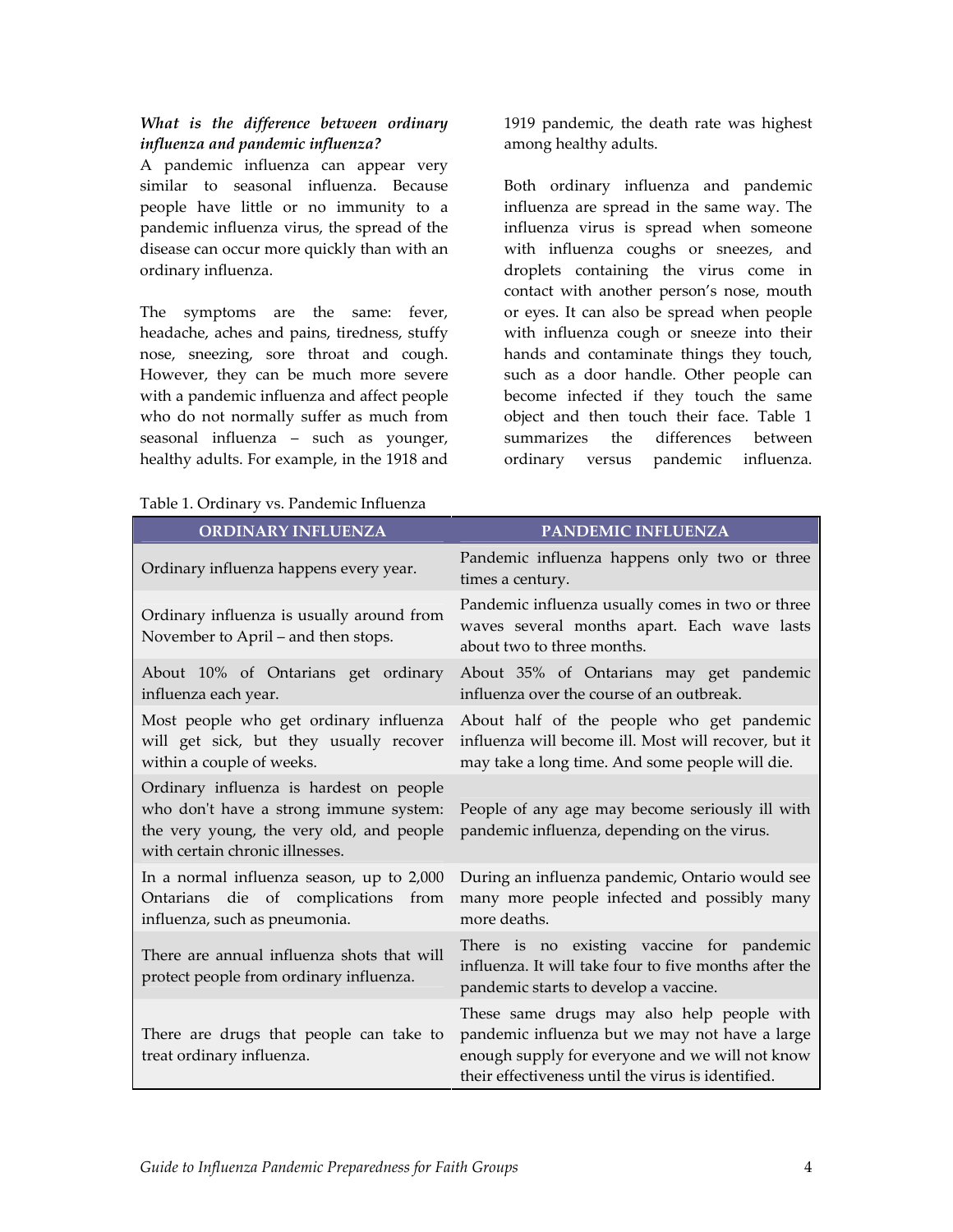#### <span id="page-4-0"></span>*What are the phases of an influenza pandemic?*

The World Health Organization (WHO) has identified six phases of an influenza pandemic. These phases allow a step‐wise approach to preparedness planning and

response leading up to declaration of the start of a pandemic. Canada and Ontario are using the WHO pandemic periods and phases. Table 2 identifies and describes the pandemic periods and phases.

| Table 2: WHO Phases of an Influenza Pandemic |  |  |  |  |
|----------------------------------------------|--|--|--|--|
|----------------------------------------------|--|--|--|--|

| Period                     | Phase   | Description                                                                                                                                                                                                                         |
|----------------------------|---------|-------------------------------------------------------------------------------------------------------------------------------------------------------------------------------------------------------------------------------------|
| Interpandemic              | Phase 1 | No new influenza virus subtypes have been detected in humans. An influenza virus<br>subtype that has caused human infection may be present in animals. If present in animals, the risk* of human infection is considered to be low. |
| Period*                    | Phase 2 | No new influenza virus subtypes have been detected in humans. However, a<br>circulating animal influenza virus subtype poses a substantial risk of human<br>disease.                                                                |
|                            | Phase 3 | Human infection(s) with a new subtype, but no human-to-human spread, or at<br>most rare instances of spread to a close contact.                                                                                                     |
| Pandemic Alert<br>Period** | Phase 4 | Small cluster(s) with limited human-to-human transmission but spread is highly<br>localized, suggesting that the virus is not well adapted to humans.                                                                               |
|                            | Phase 5 | Larger cluster(s) but human-to-human spread still localized, suggesting that the<br>virus is becoming increasingly better adapted to humans, but may not yet be fully<br>transmissible (substantial pandemic risk).                 |
| <b>Pandemic Period</b>     | Phase 6 | Increased and sustained transmission in general population.                                                                                                                                                                         |
| Postpandemic<br>Period     |         | Return to interpandemic period                                                                                                                                                                                                      |

Source: World Health Organization, 2005.

\* The distinction between phase 1 and phase 2 is based on the risk of human infection or disease from circulating strains in animals.

\*\* The distinction between phase 3, phase 4 and phase 5 is based on the risk of a pandemic.

#### **1.3 Importance of preparing**

Pandemic preparedness is an important activity that all community‐based organizations should undertake before an influenza pandemic arrives in Ontario. There are many good reasons why faith groups and faith‐based service providers should prepare for a pandemic:

- Once an influenza pandemic virus arrives in Ontario, it will be more difficult to start preparing;
- Members of the congregation will turn to faith group leaders for support and answers during a pandemic ‐ by planning in advance, these leaders will be better prepared to give their support;
- Faith groups and faith‐based service providers must minimize the spread of infection by an influenza pandemic

virus to protect the health of their staff, volunteers, and community members;

- Faith groups and faith-based services providers must make extra efforts to protect the vulnerable members of their community (e.g., homeless, elderly, physically or mentally ill, new immigrants to Canada, and others) who rely on them for basic necessities (e.g., medical care, food, shelter, mental health, social supports); and,
- Faith groups and faith-based service providers will be better able to support the response of the greater community in which they are located if they are prepared in advance.

#### **1.4 Factors to consider**

The challenge of planning for an influenza pandemic is that there are many things we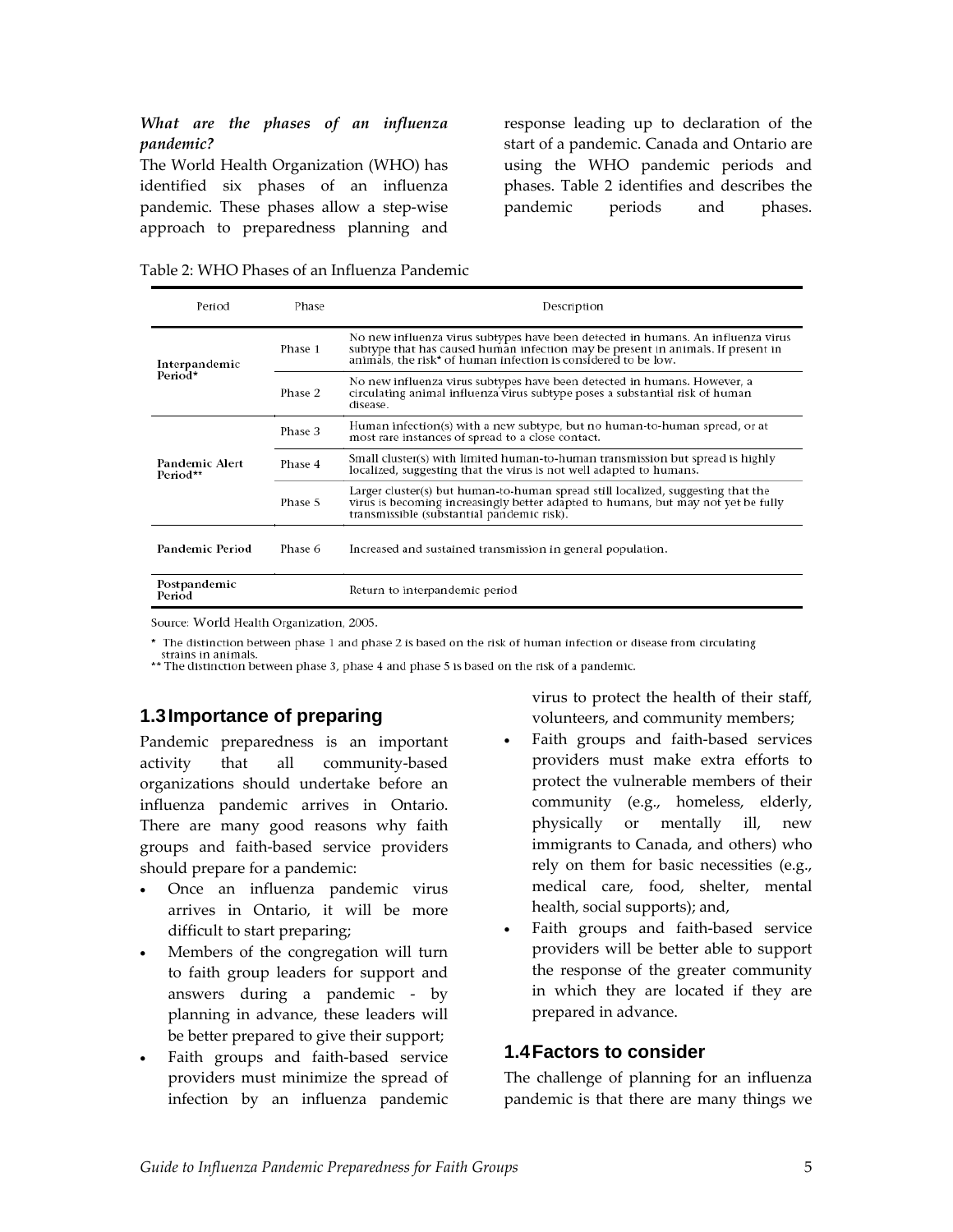<span id="page-5-0"></span>won't know until the pandemic actually happens. Nonetheless, we know from historical experience and current scientific research that an influenza pandemic will have serious health effects in the general population and will cause significant disruption to the social, economic, and security concerns of affected jurisdictions. The following assumptions can be used when preparing for an influenza pandemic:

#### *Vaccines*

- Since it takes at least four to five months to produce vaccine after the pandemic virus has been identified, vaccine will not be available in the first wave of the pandemic.
- When vaccine does become available, it will be in short supply and high demand.

#### *Antivirals*

- Antivirals will be in short supply.
- Ontario is aiming to procure enough antiviral to treat approximately 25% of the population.

#### *Severity of the Virus*

The severity of the virus won't be known until the pandemic actually arrives. For the purposes of planning, you can assume that 35% the population will be sick (off work/school for at least 0.5 day) at some point during the life of the pandemic.

#### *Impact on the Health Care Sector*

- The availability of public health and health care workers will be reduced due to illness, concern about disease transmission in the workplace, and care‐ giving responsibilities.
- Non-life-threatening health services and public health programs will be significantly reduced or stopped completely.
- Standards of health practice may have to be adapted to meet pandemic demands.

#### *Impact on your Faith Community*

- There may be a significant loss of people and specific expertise/skill sets within your faith group or faith‐based service organization during a pandemic as a result of staff/volunteers absences due to personal and/or family illnesses and school, business, and public transportation closures.
- During a pandemic, as with any type of emergency, there will be an increased demand for faith groups and faith‐based organizations to provide mental/spiritual health and social services.
- During a pandemic there will be an increased need for faith leaders to address rumours, misinformation, fear, and anxiety.

## 2.0 Get Started

| Completed | In Progress | <b>Not Started</b> |                                                                                                                    |
|-----------|-------------|--------------------|--------------------------------------------------------------------------------------------------------------------|
|           |             | ΙI                 | There is commitment to prepare for an<br>influenza pandemic from the highest levels<br>in your faith organization. |
|           |             | Г                  | Assign staff members to develop, maintain,<br>and act upon an influenza pandemic plan.                             |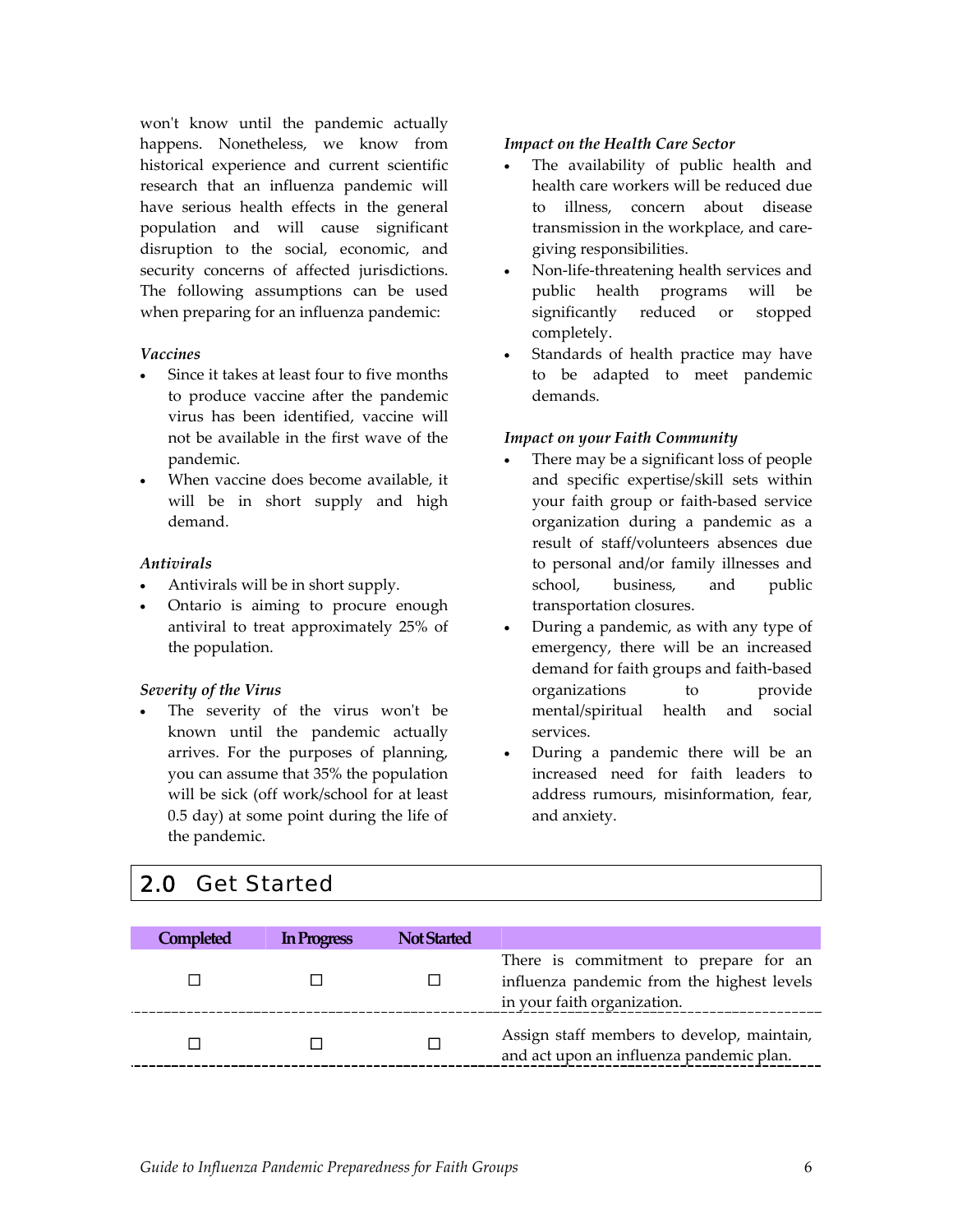<span id="page-6-0"></span>

| Completed | In Progress | <b>Not Started</b> |                                                                                                                                                                                                                                                                                                                      |
|-----------|-------------|--------------------|----------------------------------------------------------------------------------------------------------------------------------------------------------------------------------------------------------------------------------------------------------------------------------------------------------------------|
|           |             |                    | Establish a realistic work plan and timeline<br>for completion.                                                                                                                                                                                                                                                      |
|           |             |                    | Define the organizational structure that will<br>be used during a pandemic, including key<br>contacts with back-ups, roles<br>and<br>responsibilities, and reporting structures.                                                                                                                                     |
| $\perp$   |             |                    | Determine the trigger that will activate your<br>influenza pandemic plan.                                                                                                                                                                                                                                            |
|           |             |                    | Work with local authorities to understand<br>their plans and what they can provide, share<br>your plan and what your faith group is able<br>to contribute, and take part in their<br>planning. Assign a point of contact to<br>maximize communication between your<br>organization and the local public health unit. |
|           |             |                    | Establish relationships with other faith<br>groups and community-based organizations<br>to share lessons learned and help your<br>locality prepare for an influenza pandemic.                                                                                                                                        |

# 3.0 Develop Communication Strategies

| Completed | In Progress | <b>Not Started</b> |                                                                                                                                                                                                                                                     |
|-----------|-------------|--------------------|-----------------------------------------------------------------------------------------------------------------------------------------------------------------------------------------------------------------------------------------------------|
|           |             |                    | Identify sources for reliable, up-to-date<br>information on influenza pandemic (e.g.,<br>public health unit, Ministry of Health and<br>Long-Term Care, etc.). Make this information<br>available to individuals in your organization<br>and others. |
|           |             |                    | Establish relationships with local public<br>health officials who are able to provide<br>accurate and timely information before and<br>during a pandemic.                                                                                           |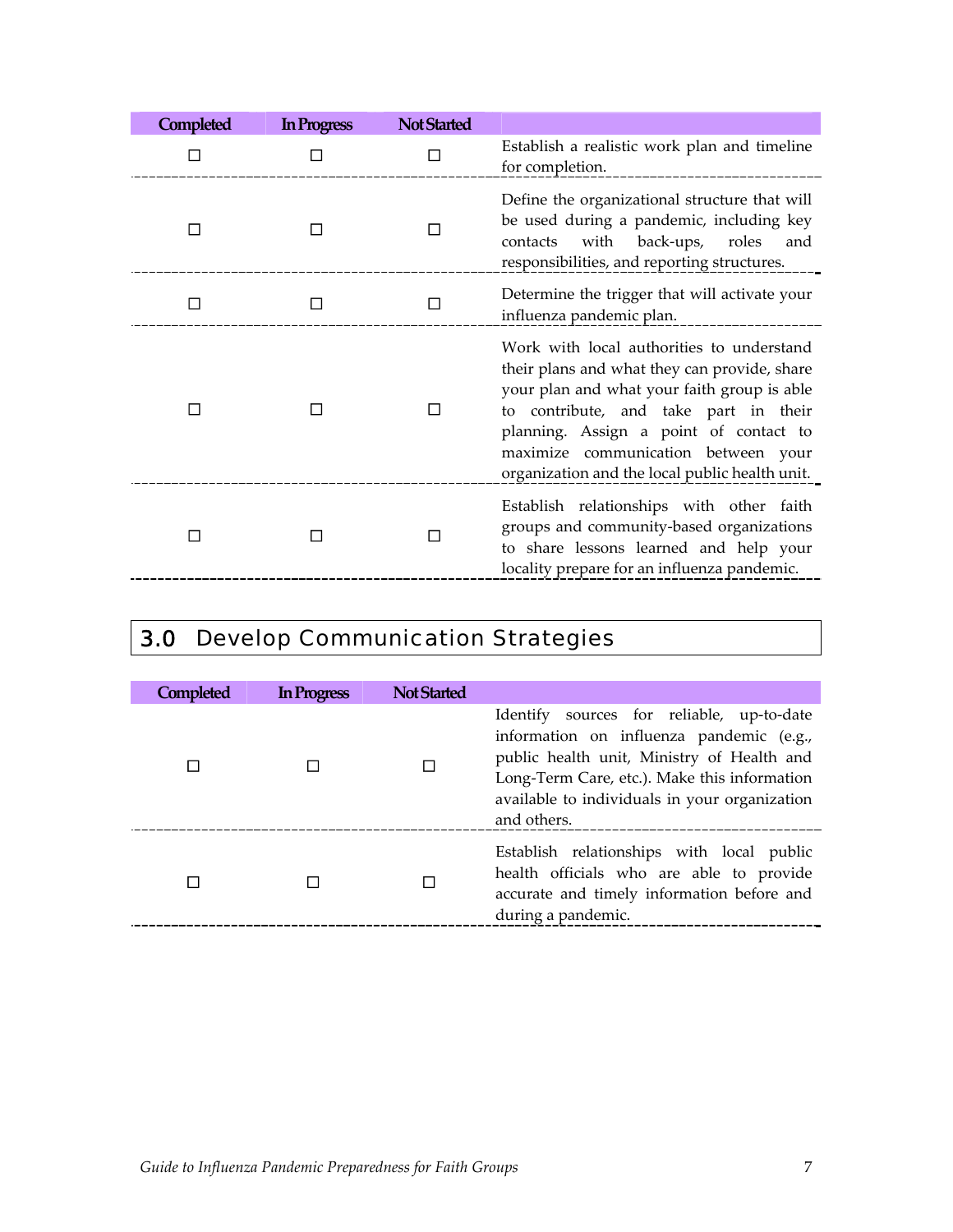| <b>Completed</b> | In Progress | <b>Not Started</b> |                                                                                                                                                                                                                                                                                                                                                                                                                                     |
|------------------|-------------|--------------------|-------------------------------------------------------------------------------------------------------------------------------------------------------------------------------------------------------------------------------------------------------------------------------------------------------------------------------------------------------------------------------------------------------------------------------------|
| □                | □           | □                  | Widely distribute information on influenza to<br>staff, volunteers, faith group members, and<br>others before and during a pandemic. Topics<br>that should be covered include signs and<br>symptoms, how it is spread, and ways to<br>protect yourself and your family (e.g., hand<br>hygiene, cough<br>etiquette,<br>family<br>preparedness plans, how to care for ill<br>persons at home, etc.).                                  |
| □                | $\Box$      | □                  | Ensure the information you communicate is<br>appropriate for the culture(s), language(s),<br>and reading level(s) of your staff, volunteers,<br>and faith group members.                                                                                                                                                                                                                                                            |
| □                | □           | □                  | Include basic information about pandemic<br>influenza in sermons, classes, trainings, staff<br>meetings, newsletters, and on your website.                                                                                                                                                                                                                                                                                          |
| □                | □           | □                  | Develop a plan to communicate with staff<br>during a pandemic.<br>volunteers<br>and<br>Communication tools may include websites,<br>widely distributed phone messages, etc.                                                                                                                                                                                                                                                         |
| ΙI               | □           | □                  | Develop plans to communicate with faith<br>group members during a pandemic,<br>especially with any members of your<br>community who have special needs (e.g.,<br>homeless, disabled, elderly, mentally or<br>physically ill, persons who don't speak<br>English, new immigrants to Canada, etc.).<br>Communication tools may include websites,<br>flyers, local newspaper announcements,<br>widely distributed phone messages, etc. |
|                  | ĪΙ          | l I                | Share information about your pandemic plan<br>with staff, volunteers, faith community<br>members, and others.                                                                                                                                                                                                                                                                                                                       |
| ப                | □           | □                  | Consider and your faith group's unique<br>contribution<br>addressing<br>to<br>rumours,<br>misinformation, fear, and anxiety among<br>community members both before and during<br>an influenza pandemic.                                                                                                                                                                                                                             |
| □                | □           | □                  | Advise staff, volunteers, and community<br>members to follow information provided by<br>public health officials.                                                                                                                                                                                                                                                                                                                    |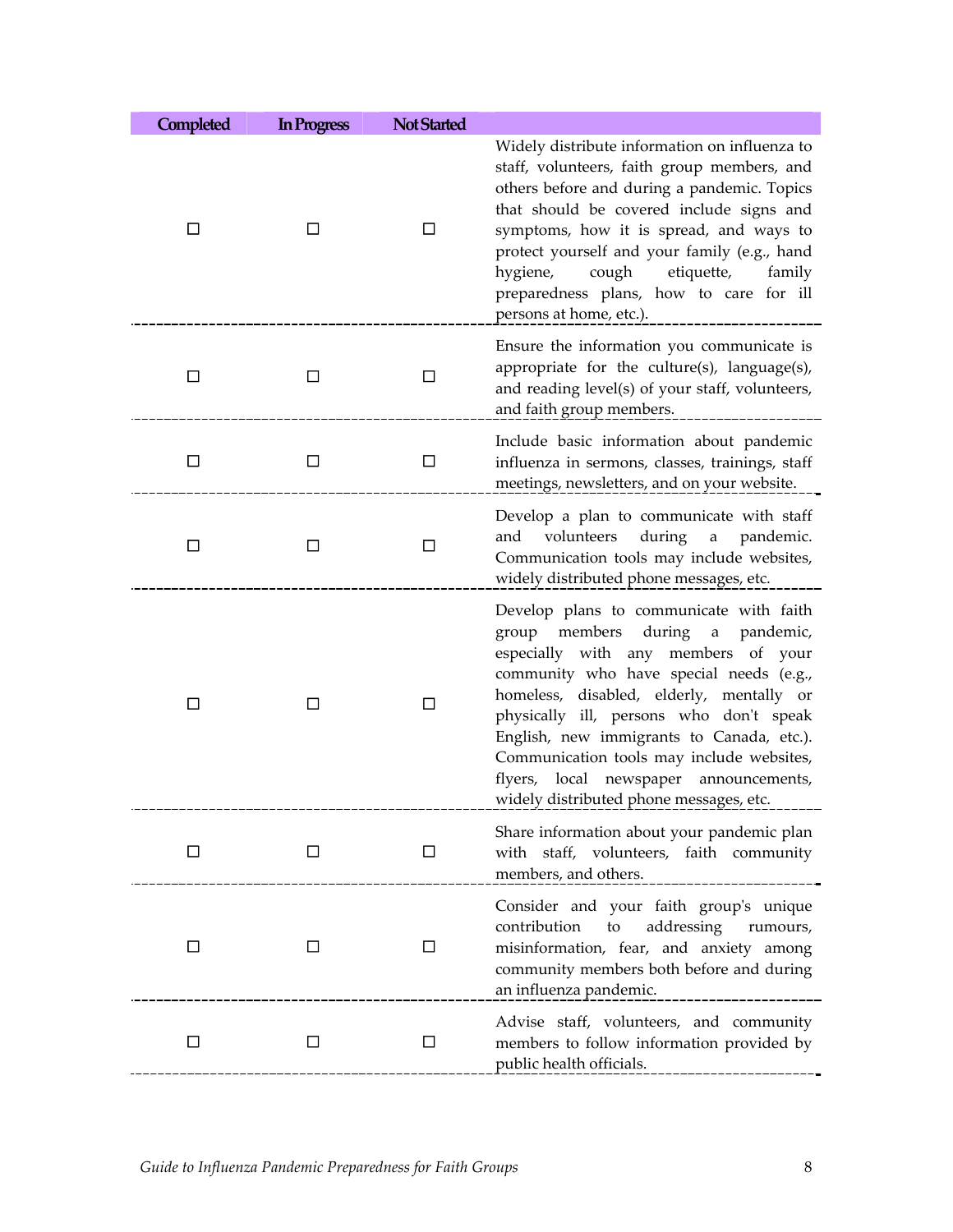# <span id="page-8-0"></span>4.0 Prevent the Spread of Influenza

| Completed | In Progress  | <b>Not Started</b> |                                                                                                                                                                                                                                                                                                                                                                                                                                                                                                |
|-----------|--------------|--------------------|------------------------------------------------------------------------------------------------------------------------------------------------------------------------------------------------------------------------------------------------------------------------------------------------------------------------------------------------------------------------------------------------------------------------------------------------------------------------------------------------|
| □         | ப            | □                  | Ensure staff and volunteers have been<br>trained in basic hand hygiene (hand<br>washing and the use of alcohol-based hand<br>cleaner) and cough etiquette principles<br>(covering your cough/sneeze with your arm<br>or a tissue, disposing of the tissue, and<br>practising hand hygiene).                                                                                                                                                                                                    |
| □         | $\mathsf{L}$ | □                  | Determine the amount of supplies and<br>resources needed to promote hand hygiene<br>cough<br>etiquette<br>to<br>your<br>and<br>faith<br>community members. Consider how these<br>materials will be obtained.                                                                                                                                                                                                                                                                                   |
| □         | □            | □                  | Analyze your facility cleaning practices to<br>ensure you are limiting the spread of<br>influenza. Develop facility cleaning policies<br>to be used before and during a pandemic.                                                                                                                                                                                                                                                                                                              |
| □         | □            | □                  | Determine the amount of supplies needed to<br>properly clean your facility during a<br>pandemic and consider how they will be<br>obtained.                                                                                                                                                                                                                                                                                                                                                     |
| □         | □            | □                  | Evaluate your faith community's usual<br>activities and services to identify those that<br>may facilitate the spread of the influenza<br>virus from person to person (e.g., practices<br>that bring members within 1 metre/3 feet<br>contact, practices that involve hand-to-hand<br>or hand-to-face touch, use of objects during<br>worship that are touched by many people,<br>etc.). Set up policies to modify these<br>activities in order to prevent the spread of<br>pandemic influenza. |
| □         | $\Box$       | ⊔                  | Develop strategies that encourage persons<br>with influenza symptoms to remain at home<br>rather than visit your facility in person.                                                                                                                                                                                                                                                                                                                                                           |
| □         | $\Box$       | $\Box$             | Promote yearly influenza vaccination for<br>staff, volunteers, and faith community<br>members.                                                                                                                                                                                                                                                                                                                                                                                                 |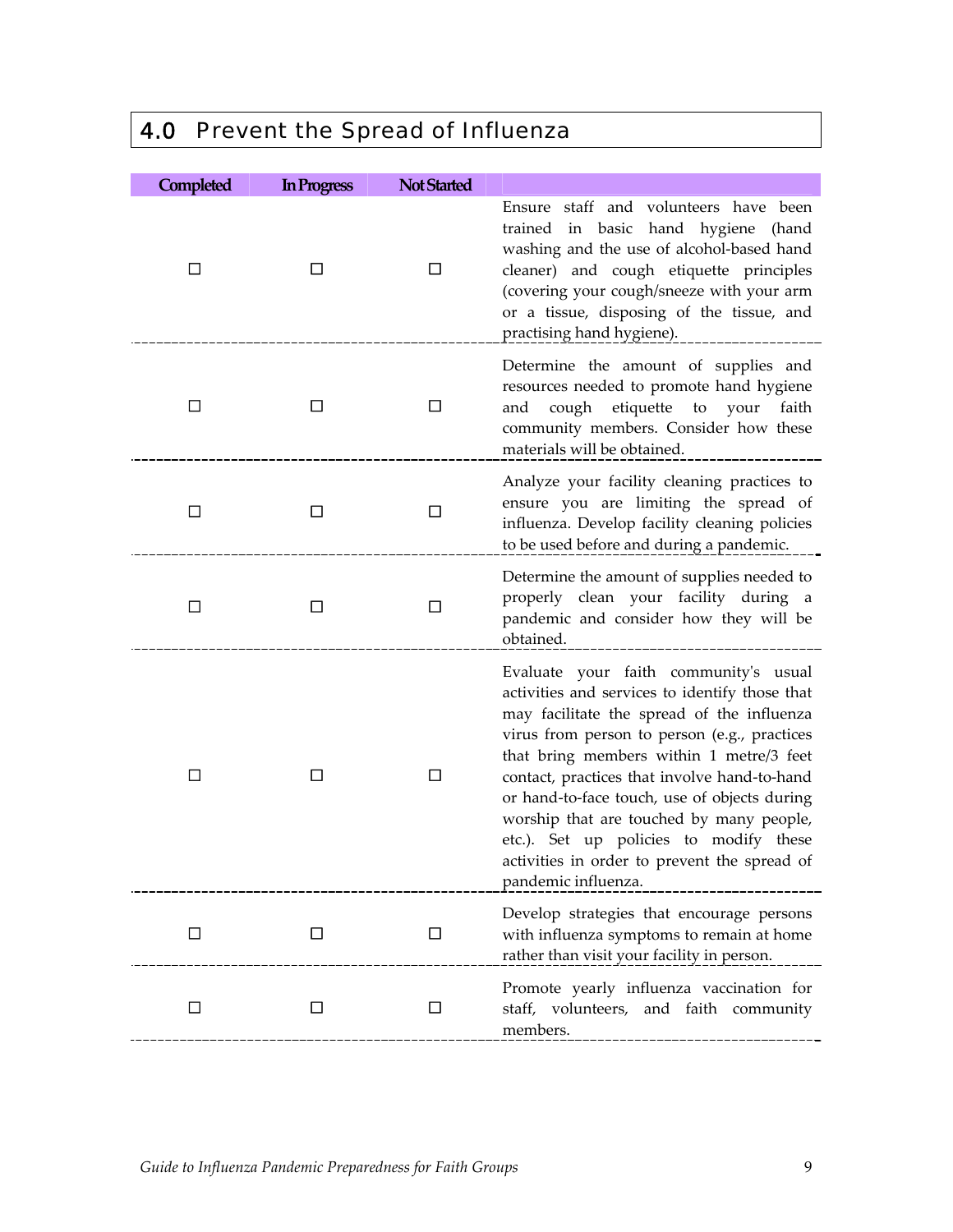# <span id="page-9-0"></span>5.0 Anticipate the Impact of a Pandemic

| Completed | In Progress | <b>Not Started</b> |                                                                                                                                                                                                                                                                                                                   |
|-----------|-------------|--------------------|-------------------------------------------------------------------------------------------------------------------------------------------------------------------------------------------------------------------------------------------------------------------------------------------------------------------|
| П         | П           | П                  | Determine the potential impact of an<br>influenza pandemic on your faith group's<br>normal functions. Identify all the services<br>and activities your faith group delivers and<br>determine whether they will have an<br>increased demand, decreased demand, or<br>modified/altered demand during a<br>pandemic. |
| П         | □           | П                  | Develop plans to ensure delivery of activities<br>and services that have an increased or<br>modified/altered demand.                                                                                                                                                                                              |
| □         | □           | □                  | Plan for staff and volunteer absences during<br>a pandemic due to personal and/or family<br>illnesses.                                                                                                                                                                                                            |
|           |             |                    | Consider focusing your faith group's efforts<br>during a pandemic on providing services<br>that are most needed during an emergency<br>(e.g., mental/spiritual health, social services,<br>$etc.$ ).                                                                                                              |
| П         | П           | ΙI                 | Determine the potential impact of a<br>pandemic on outside resources that your<br>faith group depends on to deliver its services<br>(e.g., supplies, transportation, etc.)                                                                                                                                        |
|           |             |                    | Identify and train essential staff and<br>volunteers required to carry on your<br>organization's work during a pandemic.<br>Include back up plans and cross-train staff in<br>other jobs so that if staff are sick, others are<br>ready to come in to carry on the work.                                          |
| ப         | ⊔           | □                  | Consider how to use existing technology to<br>assist you in delivering services<br>and<br>communicating with staff, volunteers, and<br>faith group members (e.g., website, phone<br>hotlines, answering machines, etc.).                                                                                          |
| $\Box$    | ⊔           | □                  | Stockpile essential supplies that will be<br>needed during a pandemic (e.g., alcohol-<br>based hand cleaner, facial tissues, liquid<br>pump soap, cleaning agents, etc.).                                                                                                                                         |